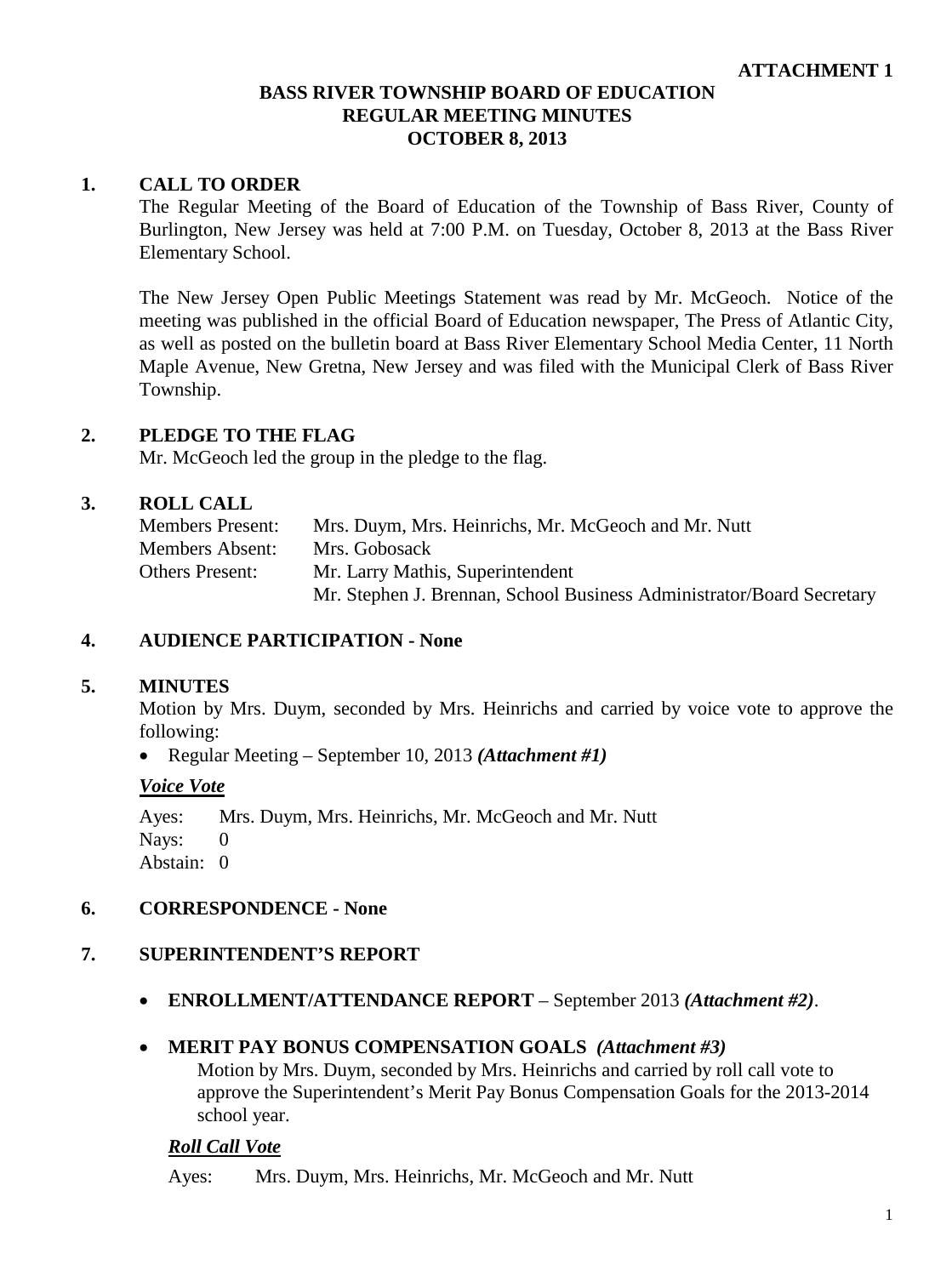Nays: 0 Abstain: 0

### **Discussion:**

**The Superintendent summarized the goals proposed for the new school year.**

### • **PROFESSIONAL DEVELOPMENT IMPROVEMENT PLAN** *(Attachment #4)*

Motion by Mrs. Heinrichs, seconded by Mrs. Duym and carried by roll call vote to approve the Professional Development Improvement Plan for the 2013-2014 school year.

#### *Roll Call Vote*

Ayes: Mrs. Duym, Mrs. Heinrichs, Mr. McGeoch and Mr. Nutt

Navs: 0

Abstain: 0

### **Discussion:**

### **The Superintendent summarized the Board and District Goals.**

### • **DISTRICT GOALS ACTION PLAN** *(Attachment #5)*

Motion by Mrs. Duym, seconded by Mrs. Heinrichs and carried by roll call vote to approve the District Goals Action Plan for the 2013-2014 school year.

# *Roll Call Vote*

Ayes: Mrs. Duym, Mrs. Heinrichs, Mr. McGeoch and Mr. Nutt Nays: 0 Abstain: 0

# • **TRAVEL/TRAINING** *(Attachment #6)*

Motion by Mrs. Duym, seconded by Mrs. Heinrichs and carried by roll call vote to approve the attached seminars/workshops and all associated costs.

# *Roll Call Vote*

Ayes: Mrs. Duym, Mrs. Heinrichs, Mr. McGeoch and Mr. Nutt Nays: 0 Abstain: 0

# • **FIELD TRIPS**

Motion by Mrs. Heinrichs, seconded by Mrs. Duym and carried by roll call vote to approve the following field trips as follows:

| Grade | <b>Destination</b>              | Day     | <b>Dates</b> | Times           |
|-------|---------------------------------|---------|--------------|-----------------|
| n     | AJ Meerwald, Port Norris        | Monday  | 9/23/2013    | $7:00AM-2:30PM$ |
| K & 1 | Jenkinson Aquarium, Pt Pleasant | Tuesday | 11/12/2013   | 9:15AM-2:30PM   |

# *Roll Call Vote*

Ayes: Mrs. Duym, Mrs. Heinrichs, Mr. McGeoch and Mr. Nutt

Nays: 0

Abstain: 0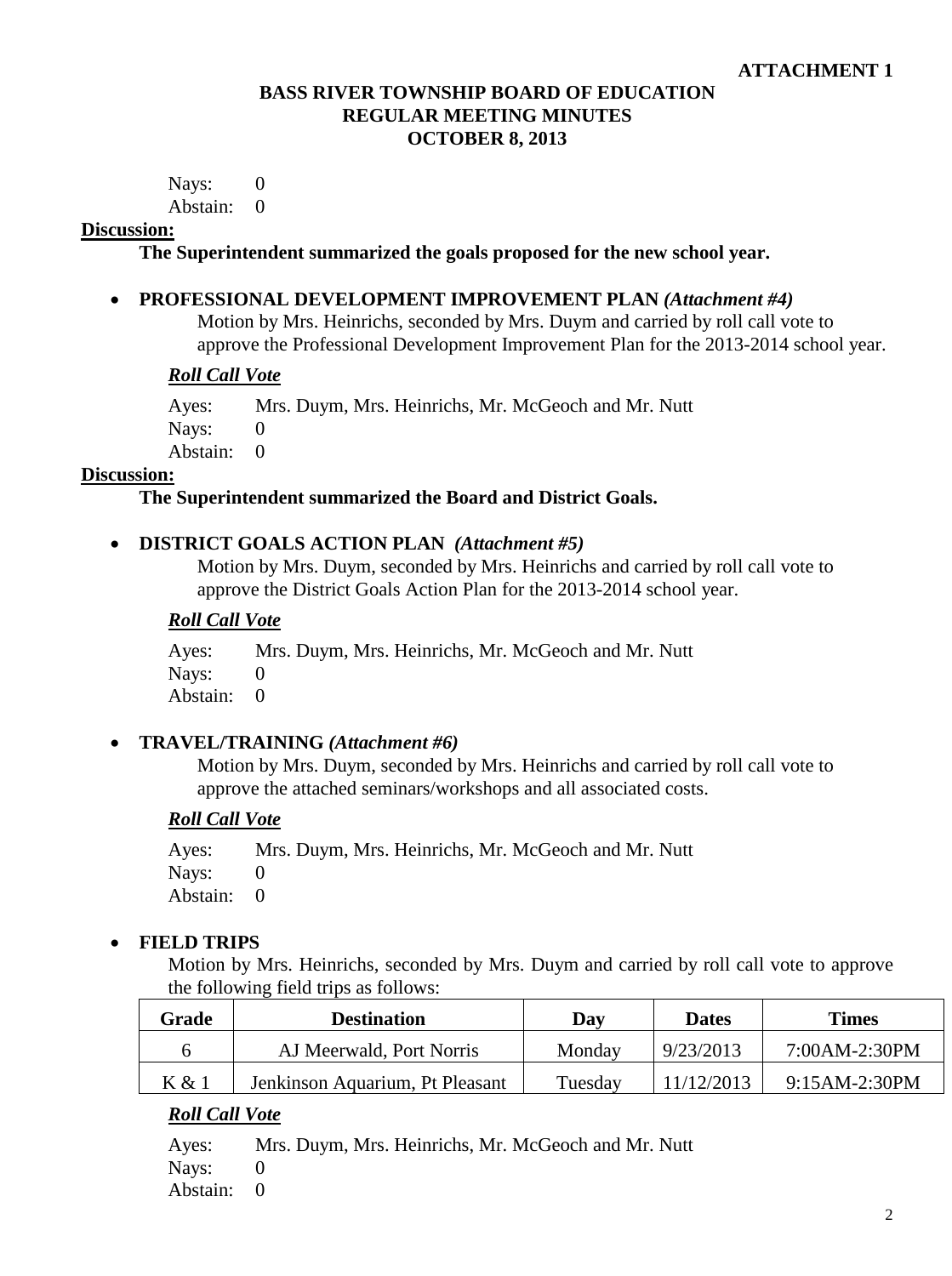### **Discussion:**

### **The Superintendent explained the details involved with the field trip requests**

### • **Out of District Placement**

Motion by Mrs. Duym, seconded by Mrs. Heinrichs and carried by roll call vote to approve the following out of district placement:

> Student: 1685 School: Education Academy Classification: OHI Start Date: September 3, 2013

### *Roll Call Vote*

Ayes: Mrs. Duym, Mrs. Heinrichs, Mr. McGeoch and Mr. Nutt Nays: 0 Abstain: 0

### **8. BOARD OF EDUCATION BUSINESS**

- **Old Business – None**
- **New Business**
	- o The Board would like to investigate the possibility of converting to natural gas

# **9. FINANCE REPORTS**

#### • **BUDGET TRANSFERS** *(Attachment #7)*

Motion by Mrs. Heinrichs, seconded by Mrs. Duym and carried by roll call vote to approve the following:

Pursuant to 18A:22-8.1, The Business Administrator recommends the attached budgetary transfers.

#### *Roll Call Vote*

Ayes: Mrs. Duym, Mrs. Heinrichs, Mr. McGeoch and Mr. Nutt Nays: 0 Abstain: 0

#### • **BOARD SECRETARY REPORT (***Attachment #8)*

Motion by Mrs. Duym, seconded by Mrs. Heinrichs and carried by roll call vote to approve the following:

Pursuant to N.J.A.C. 6A:23-2.12(d), the Business Administrator certifies that as of July 31, 2013 no budgetary line item account has been over-expended in violation of N.J.S.A.18A:22-8 and 18A:22-8.1.

# *Roll Call Vote*

Ayes: Mrs. Duym, Mrs. Heinrichs, Mr. McGeoch and Mr. Nutt Navs: 0 Abstain: 0